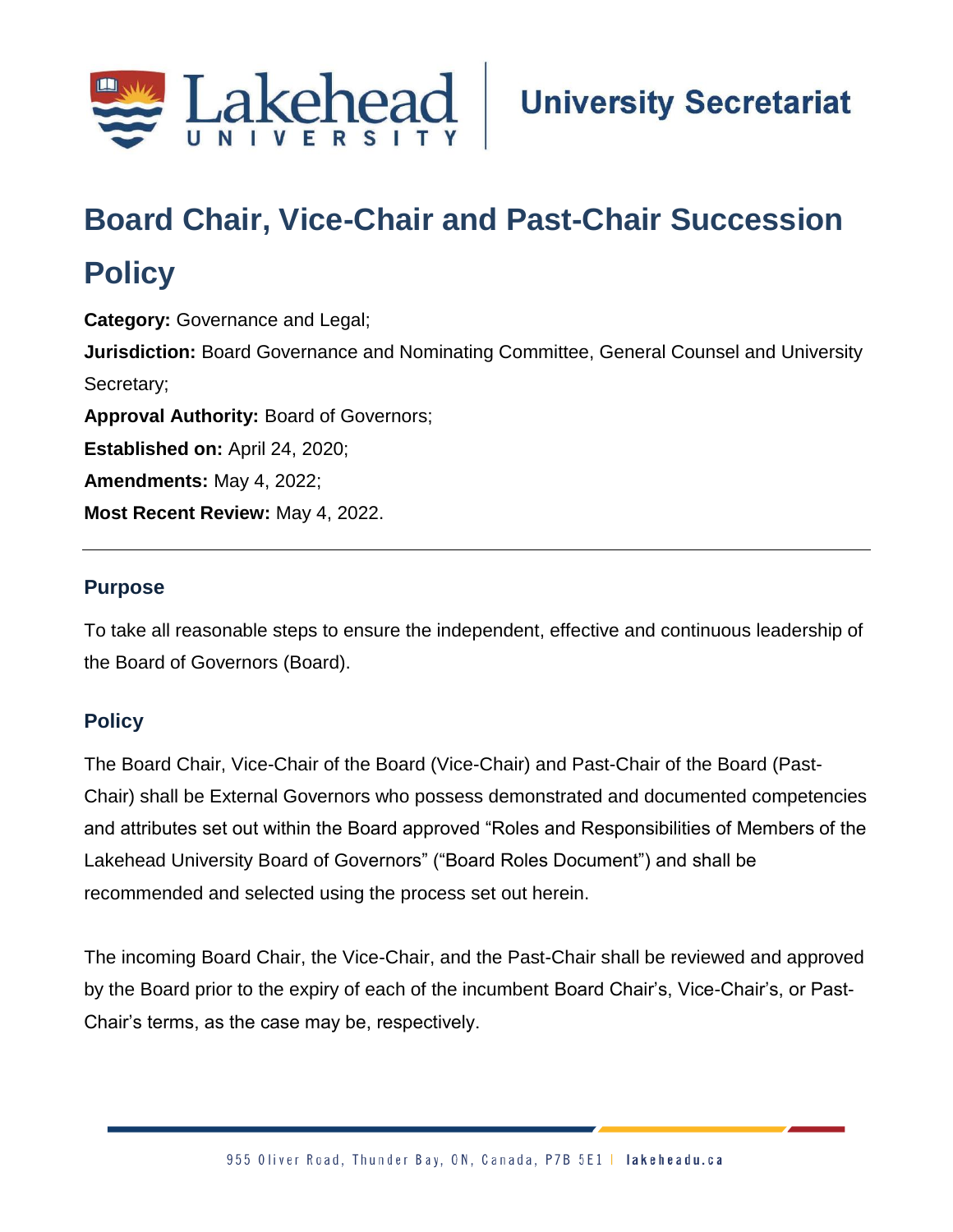While it is normally desirable for Board leadership continuity for an individual to progress from Vice-Chair to Board Chair, and from Board Chair to Past-Chair, such progression is not required. The Board Governance and Nominating Committee ("Committee") shall review the desirability of the Vice Chair continuing on as Board Chair, and Board Chair continuing on as Past-Chair as part of the Committee's consultations with Governors pursuant to this Policy.

#### **Board Leadership Recruitment, Selection, Evaluation and Succession Process**

The Committee shall conduct the Board Chair, Vice-Chair and Past-Chair recruitment, selection, evaluation and succession processes, as set out below, and recommend to the Board, for review and approval, one or more nominees to fill upcoming vacancies in such positions.

The following shall occur:

- 1. The tenure of each of the Board Chair, the Vice-Chair, and the Past-Chair positions shall be up to two years, pending performance reviews (see item 2).
- 2. The independence and performance of the Board Chair, the Vice-Chair, and the Past-Chair shall be evaluated annually in writing by each Governor, and reported to the Committee. The Committee shall have meetings with each of the Board Chair, the Vice-Chair and the Past-Chair to discuss their evaluation and any action to be taken,
- 3. The Committee may recommend any External Governor for the positions of Board Chair, Vice-Chair, or Past-Chair. For greater certainty, the Committee is not required to recommend the most senior Governor(s), the incumbent Vice-Chair or Board Chair, or any Governor who desires, self-nominates, or is nominated from the floor, as the case may be. Rather, in reviewing and formulating its recommendation to the Board the Committee shall use its judgment to recommend the Governor(s) who possesses the competencies and attributes to fulfill the roles and responsibilities inherent in the relevant position, and the Board shall use the same standard in making such appointments. (See the Position Descriptions for each of the Board Chair, the Vice-Chair and the Past Chair, set out in the Board approved "Roles and Responsibilities of Members of the Lakehead University Board of Governors".)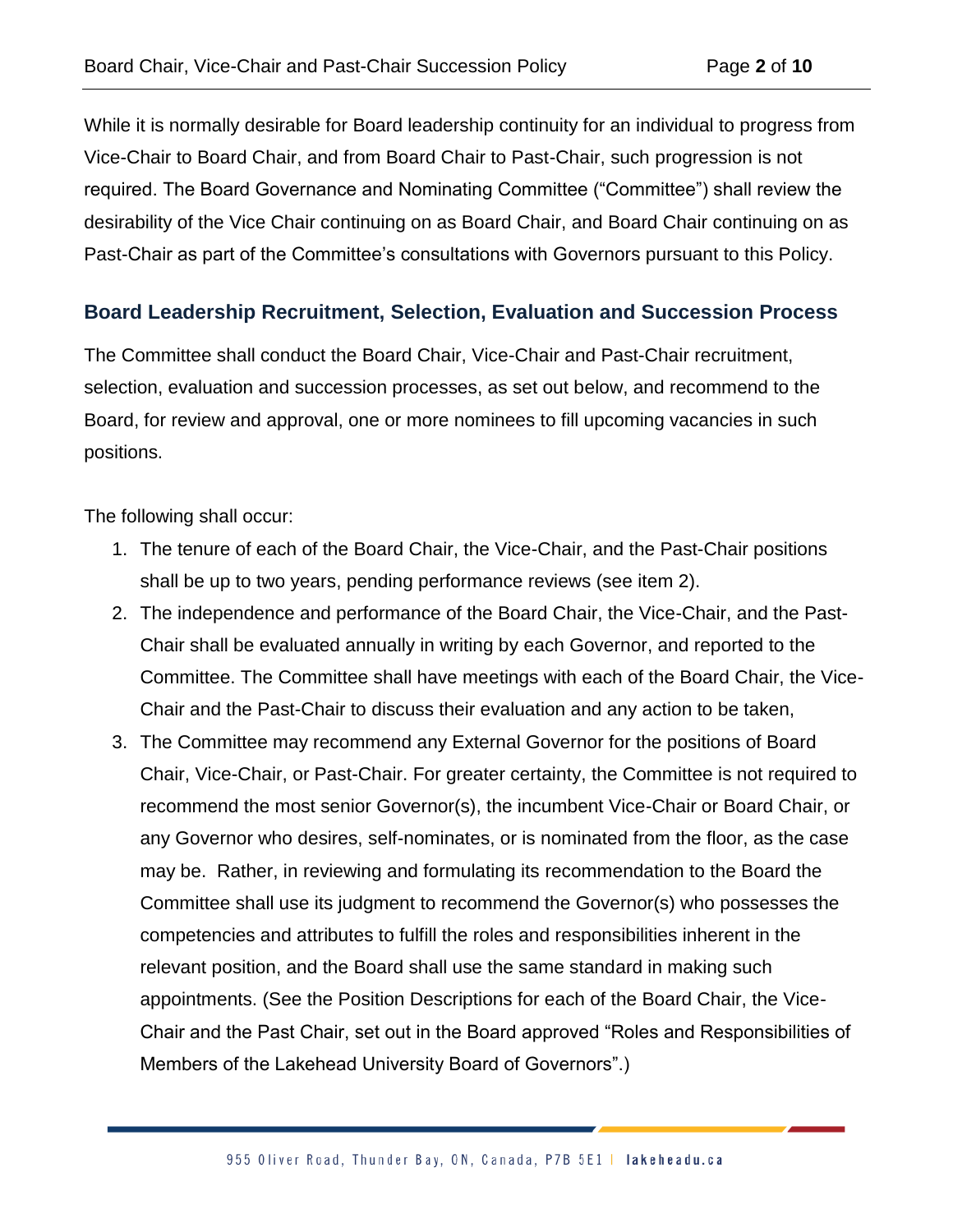- 4. Each Governor shall be canvassed, confidentially, by the Committee on which Governor(s) possesses the competencies, attributes, availability, and proper motivation, to the best of each Governor's knowledge, information and belief, to fulfill the Position Description(s) set out in the "Roles and Responsibilities of Members of the Lakehead University Board of Governors", as applicable, and ideally six months prior to the term limit of the incumbent. The views of any such Governor should not be unduly influential or determinative. Normally, when this is done, there is a shared consensus around one Governor for the relevant position.
- 5. The Committee shall also consider, in its deliberations and report to the Board, diversity in all forms; leadership development and mentoring; and the talent pool of prospective board leaders, and the development of such talent pool.
- 6. The Committee shall produce a written report on its deliberations, application of the roles and responsibilities, and application of competencies and attributes required to fulfill the roles and responsibilities, and recommendation(s) of candidate(s), to the full Board, for review and approval.
- 7. If more than one Governor is arrived at by the Committee via the foregoing consultation process as candidates for Board Chair, or Vice-Chair, or Past-Chair, as the case may be, the Elections Process set out in Schedule 1 (attached) shall be followed.
- 8. The outgoing Board Chair, or Vice-Chair, or Past Board Chair, as the case may be, should work with and mentor the incoming Board Chair, Vice-Chair or Past Board Chair, respectively, for a limited period of time to ensure a smooth transition to a new Board Chair, Vice-Chair or Past Board Chair.
- 9. Despite paragraph 9.5(c) of the Board Bylaws (which states that the conflict of interest rule on abstaining from voting on a question of direct personal interest does not mean that a Governor should not vote for themself for an office or other position to which Governors generally are eligible) no member of the Committee who wishes to be considered for the Board Chair, Vice-Chair or Past-Chair position, as the case may be, shall participate in portions of the meeting where such position is being considered. If there is a Committee member who wishes to be considered for the Board Chair, Vice-Chair or Past-Chair position, as the case may be, that Committee member should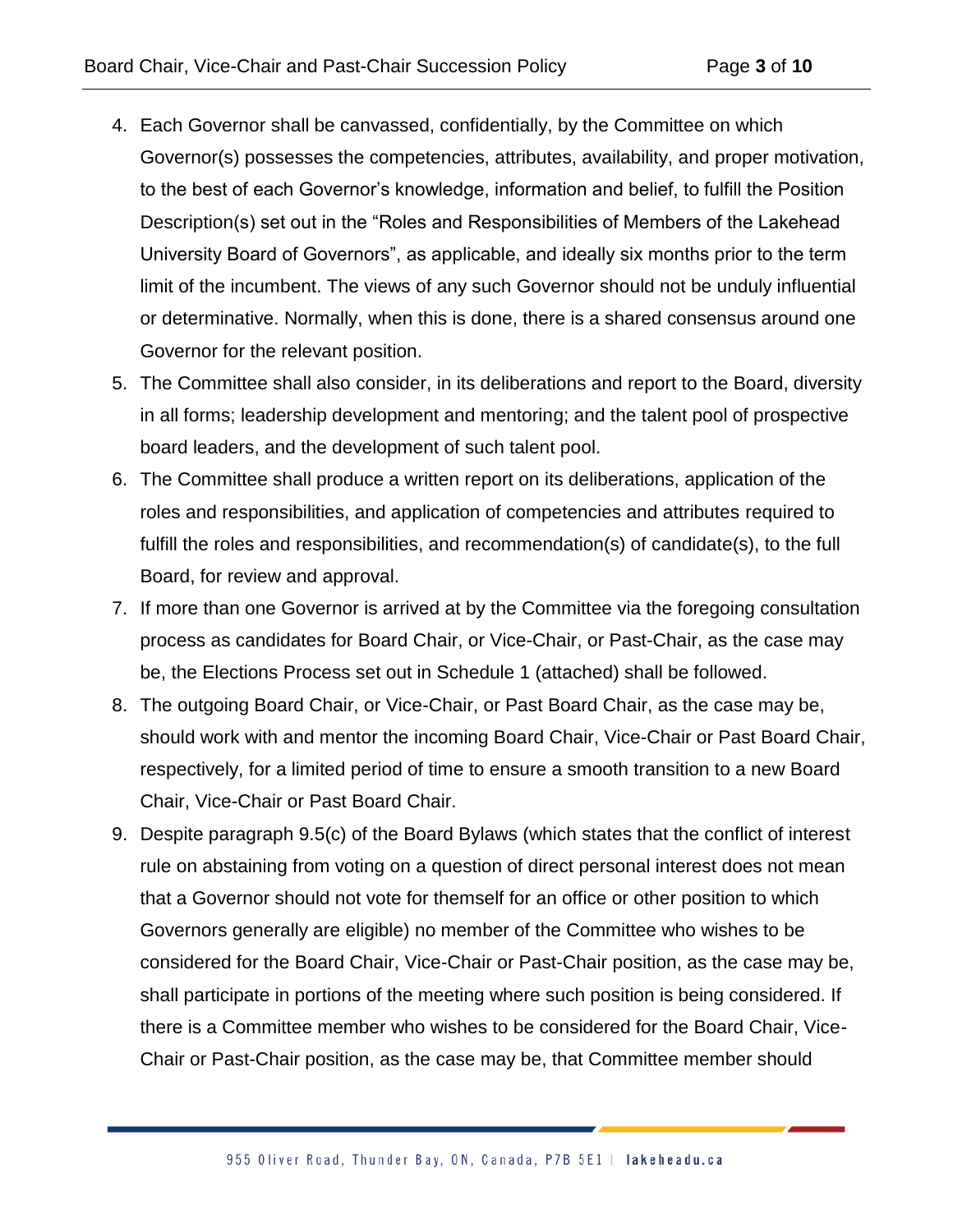recuse themself from the Committee in deliberations and exert no influence on the process, for that particular role.

To assist in the foregoing process, please see the roles and responsibilities of the Board Chair, Vice-Chair and Past-Chair, set out in the Board approved "Roles and Responsibilities of Members of the Lakehead University Board of Governors".

#### **Review and Amendment**

This Policy shall be reviewed by the Committee at least every two years, and shall be reviewed and approved by the Board on the recommendation of the Committee.

**Review Period:** At least every two years; **Date for Next Review:** 2023-2024; **Related Policies and Procedures:** Roles and Responsibilities of Members of the Lakehead University Board of Governors **Policy Superseded by this Policy:** None.

The University Secretariat manages the development of policies through an impartial, fair governance process. Please contact the University Secretariat for additional information on University policies and procedures and/or if you require this information in another format:

Open: Monday through Friday from 8:30am to 4:30pm; Location: University Centre, Thunder Bay Campus, Room UC2002; Phone: 807-343-8010 Ext. 7929 or Email: [univsec@lakeheadu.ca](mailto:univsec@lakeheadu.ca)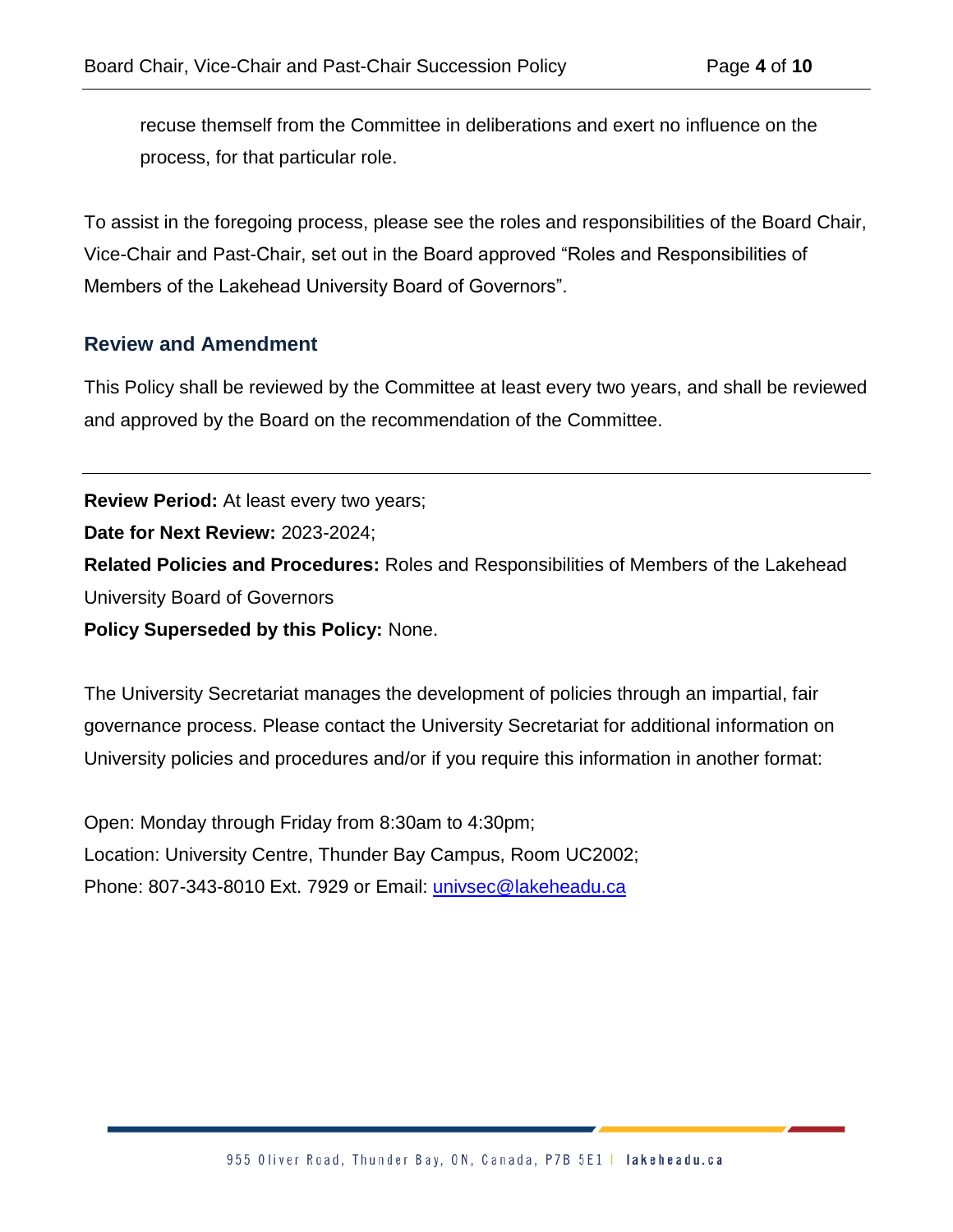# **Schedule 1 – Board Chair and Vice Chair Election Procedures**

(adopted by the Board on 31 August 2020, amended on May 4, 2022)

#### **Overview of the Approved Election Procedures**

- 1. The Board Governance and Nominating Committee (BGNC) follows the processes set out in the Board Chair, Vice-Chair and Past-Chair Succession Policy.
- 2. Pre-election documentation Nominees are invited to submit to the Board Secretary up to a two page statement, and a CV, which shall be circulated with the materials for the meeting at which the election shall be conducted.
- 3. During Annual Board Meeting:
	- a. Motion to move in camera.
	- b. The BGNC Chair reports on the BGNC's nominations for the office of Chair
	- c. Nominations for the Office of Chair are accepted from the floor.
	- d. Elections are conducted by secret ballot.
	- e. Chair announces election results.
	- f. Same process is followed for the Vice Chair position.

#### **Election Procedures for the Board of Governors Chair and Vice-Chair**

Individuals are eligible to be considered for multiple positions, however they cannot be elected to both Chair and Vice Chair.

The Chair election shall be conducted first. Upon the successful election of a Board of Governors Chair, the Vice-Chair elections shall be conducted. If a candidate wants to let their name stand for Chair, and for Vice-Chair in the event they are not selected as Chair, they may make that known in their candidacy documents.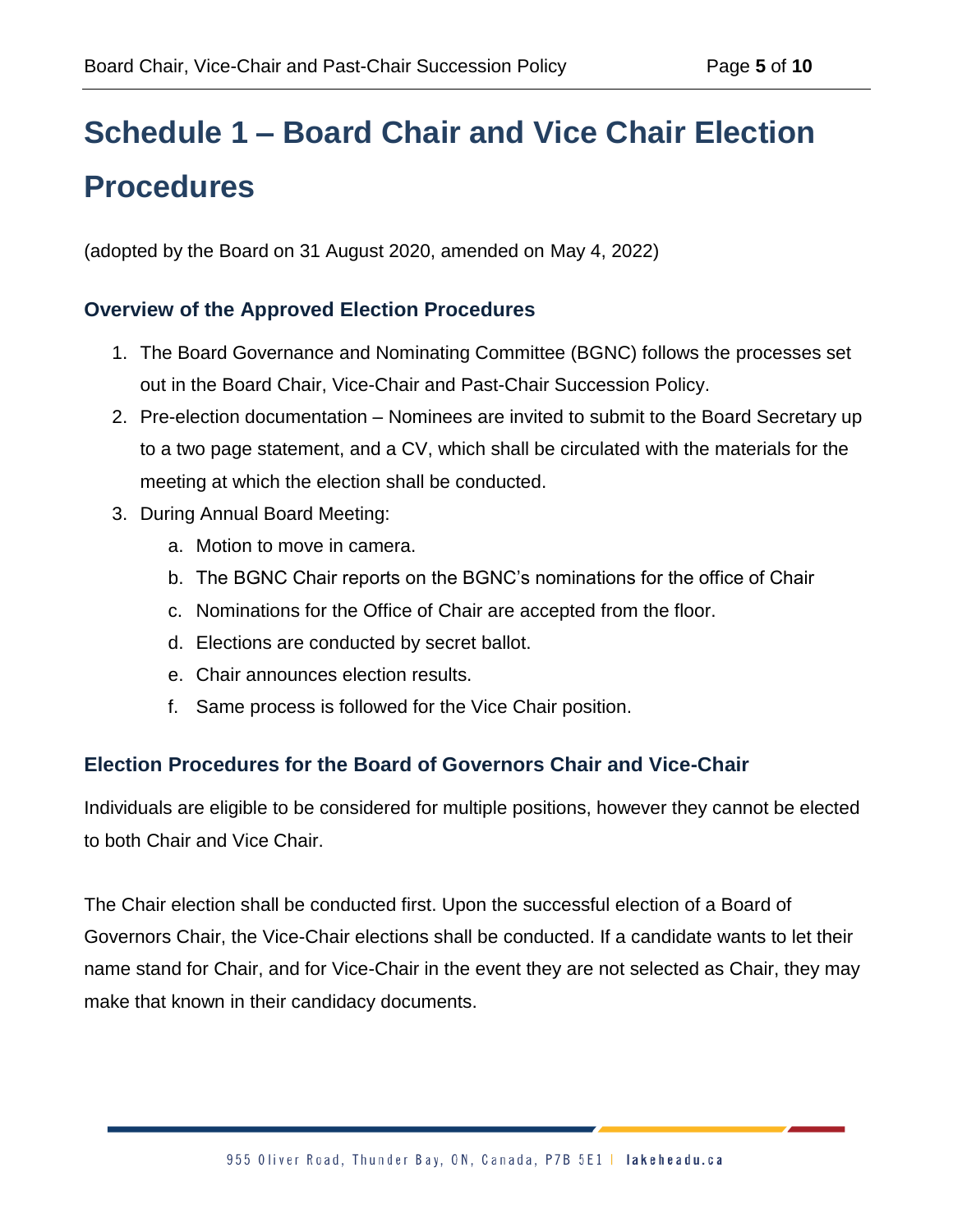### **Section 3(a): Eligibility**

Eligible for Nomination: External Members of the Board. See appendix A and B for further details requiring the Board Chair and Vice-Chair selection criteria.

Eligible to Nominate: The Board Governance and Nominating Committee shall be eligible to submit nominations. In addition, all voting members of the Board of Governors shall be eligible to submit a nomination from the floor.

Eligible to Vote: All voting members of the Board of Governors present in person or by other suitable means (e.g. via distance) at the time of the vote shall be eligible to cast a ballot, including the current Board Chair and candidates on the ballot.

#### **Section 3(b): Nomination Procedures**

The Board Chair calls on the Chair of the Governance and Nominating Committee (BGNC) to indicate any BGNC nominations for the election (first for Chair and then once that election is completed, then for Vice-Chair).

The Board Chair then calls for nominations from the floor by saying, for example, "Nominations are now in order for the office of the Chair." Any member may then call out, for example, "I nominate Member A", without first being recognized by the Chair. When it appears that everyone who wished to has made a nomination, the chair says, "Are there any further nominations? [pause]. If not, [pause] nominations are closed."

The Board Chair shall confirm each nominees' willingness to accept the nomination. Nominees not present are eligible to be nominated if they have previously consented their willingness to accept the nomination.

Each nominee shall be invited to speak to the Board separately for up to 5 minutes in support of their nomination. The order of the nominees speaking to the Board shall be determined by a random draw conducted by the Board Secretary. Following each nominee's speech a reasonable amount of time (such as 15 minutes) shall be provided for a question and answer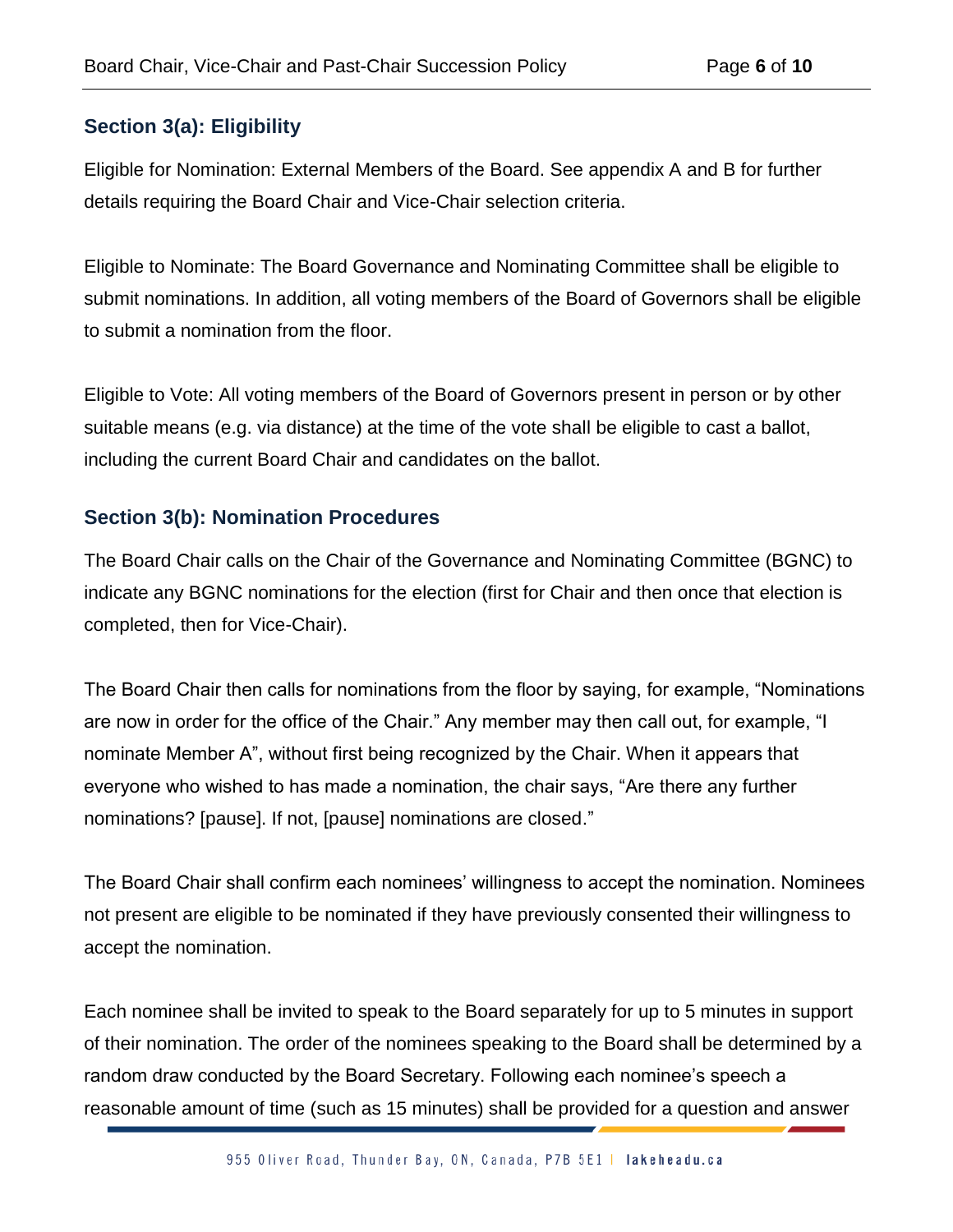session during which each Board member shall have the opportunity to ask the nominee one question, and if time permits, a second question.

Despite the foregoing, candidates on the same ballot shall not be permitted to ask questions to each other. For further clarification, all nominees shall be present during each other's speeches and question periods.

#### **Section 3(c): Election Procedures**

Term: The Chair and Vice Chair shall each be elected for up to a two-year term commencing at the close of the Annual meeting at which the current corresponding Officer's term expires to the close of the Annual meeting in the year their term ends.

Acclamations: If only 1 candidate is nominated for a position the Board shall conduct a confidential ballot vote to consider electing that individual if they are determined eligible and are willing to accept the nomination. Write in ballots shall not be permitted. In the event that the candidate does not receive a majority of votes, they shall not be elected to the position during such vote, and the matter shall be referred back to the Board Governance and Nominating Committee. For greater certainty, that candidate may be considered for any future vote.

Ballots/Voting: Following the Board of Governors deliberations, confidential ballots shall be distributed to the eligible voting members by the tellers (the University Secretary and Associate University Secretary). Paper ballots shall be circulated to those present in person and an electronic ballot shall be circulated to those participating remotely. In collecting the ballots, the tellers have the responsibility of ensuring that no member votes more than once. Write in ballots shall not be permitted.

When it appears that everyone has voted, the chair says, "Have all voted who wish to do so?" If there is no response, the chair continues, "Since no one else wishes to vote, [pause], the polls are closed."

At this point in time, if necessary, a 5-10 minute recess will be taken.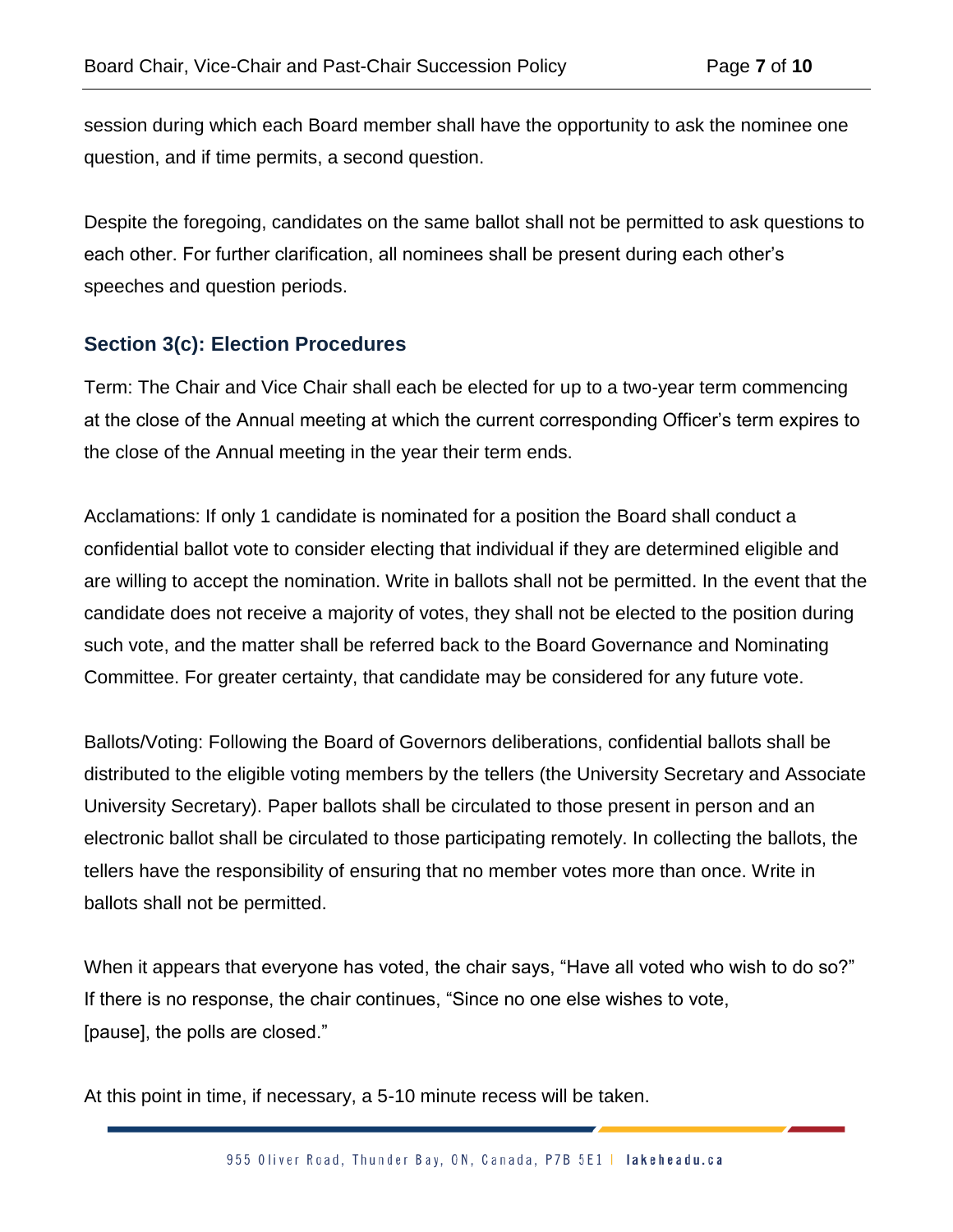During the recess, the tellers count the ballots, usually in another room. Ballots shall be counted in accordance with the procedures set out in the most recent edition of Robert's Rules of Order.

After counting, the tellers prepare a confidential written report and provide it to the presiding officer. The presiding officer shall only announce the individual that is elected. The Tellers' Report shall remain confidential and shall not be entered into the minutes. For further clarity, only the individual elected shall be entered into the minutes.

With the exception of acclamations, individuals shall be elected by plurality voting. Therefore the individual with the greatest number of votes shall be declared the successful candidate.

An election becomes final when the chair announces the result.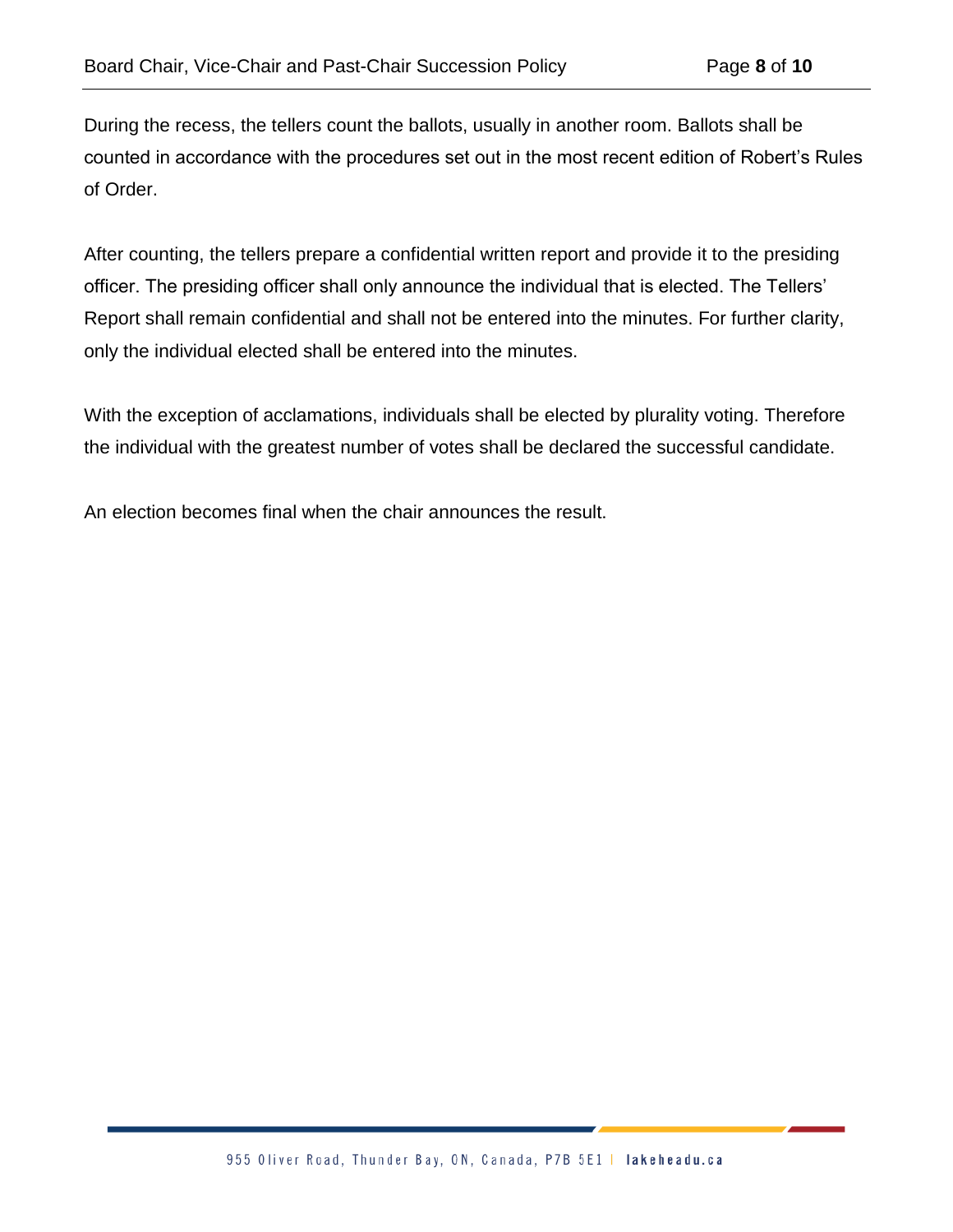# **APPENDIX A to the Board Chair and Vice Chair Election Procedures**

#### **Board Chair Selection**

The Board Chair is one of five "Board Officers", and as such, the decision regarding who should be the Board Chair is in the purview of the Board. The Board has assigned responsibilities to the BGNC to collect information and provide recommendations. The relevant provisions and documents are:

- Lakehead University Act
- Board Bylaws
- BGNC Terms of Reference
- Board of Governors Chair, Vice-Chair and Past Chair Succession Policy
- Roles and Responsibilities of Members of the Lakehead University Board of Governors (the "Board Roles Document")

Section 10 of the Lakehead University Act:

The Board shall elect a chairman from among its members for such period as may be determined by the Board.

#### Board Bylaws:

Article 4.1(b): Persons to be elected or appointed as Board Officers shall be those nominated by the Governance and Nominating Committee or those nominated from the floor.

Articles 4.1(a), 4.2(a) and 7.9(b)(7): The Board may appoint Board Officers from time to time for up to two consecutive years, and shall fill any existing vacancies in Board Officers at its Annual Meeting.

BGNC Terms of Reference:

Propose nominees for the positions of Board Chair and Board Vice- Chair.